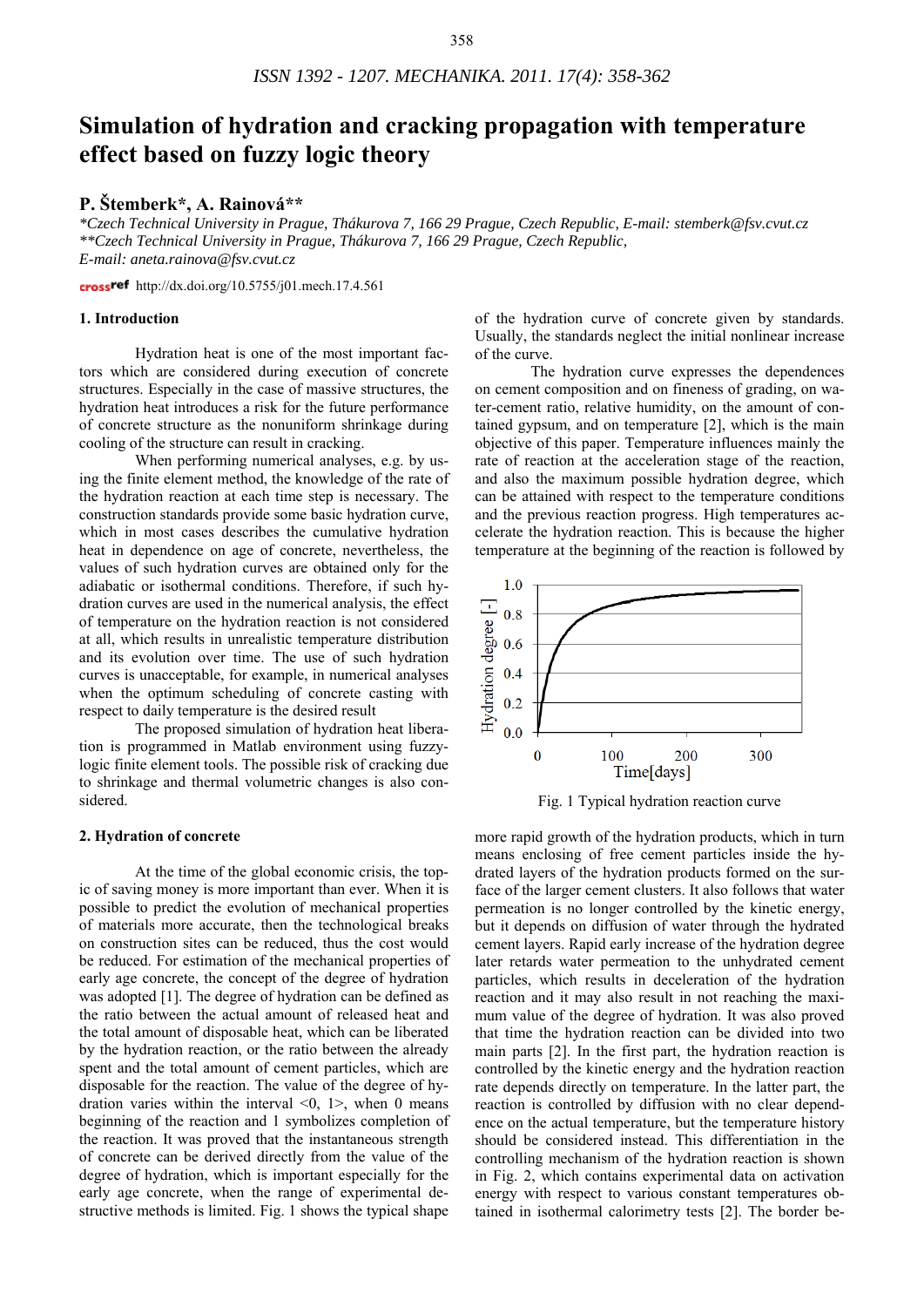

Fig. 2 Relationship between activation energy and degree of hydration [2]

Two basic approaches are used for experimental investigation of heat liberation from hydration reaction: isothermal calorimetry and adiabatic calorimetry. In the adiabatic calorimetry, the entire system is insulated so that there is no heat exchange with the ambient environment. The heat from the hydration reaction remains cumulated inside the body and the reaction accelerated by the increasing temperature. On the contrary, in the isothermal calorimetry, the temperature of the body is kept constant and the additional heat removed or added into the body, therefore, the hydration reaction is artificially either decelerated or accelerated, respectively. However, under the realistic conditions, temperature varies between these two limit conditions. In the following analyses, the realistic distribution of ambient temperature simulated using the sine function, when the seasonal effects are covered by the mean value of the sine and the daily cycles are defined by the amplitude of the sine function.

The fuzzy-logic model for description of the dependence of the rate of hydration reaction on temperate is based on the experimental data measured in an isothermal calorimetry test [2]. The curves showing the rate of hydration reaction at constant temperatures for the initial 40 hours, which are considered in the modelling, are shown in Fig. 3.

# **3. General description of algorithm**

The simulation algorithm was developed in Matlab environment and it is intended for simulation of hydration of concrete with the assessment of possible cracking. The algorithm consists of three basic routines.

The first routine is the thermal analysis based on the finite element method. The second routine is on the fuzzy logic principles and it evaluates the rate of hydration at each time step, for which is utilizes the experimental data obtained from the isothermal calorimetry.

 The resulting rate of hydration is then used by the first routine in the form of the heat source, which occurs in the right-hand side of the governing equation for the thermal analysis. The third routine evaluates the possible cracking due to shrinkage and thermal expansion and subsequent contraction. The shrinkage model is based on the commonly accepted B3 model [3]. In this routine, the stress caused by thermal expansion and contraction and the shrinkage across a cross-section is compared with the in-



stantaneous tensile strength of concrete and in the case of the stresses exceed the tensile strength, the depth of the crack [4] is assessed.

#### **4. First routine – finite element thermal analysis**

Within the scope of this paper, a two-dimensional thermal-analysis problem is considered. Fig. 4 shows the representative cross-section in a massive concrete wall. Due to the geometry of the cross-section of the wall, the principal direction where the heat losses are prominent are along the thickness direction of the wall, *Lz*. The Dirichlettype boundary conditions are indicated in Fig. 4 and they



Fig. 4 Geometry of analyzed cross-section

are considered acceptable for the illustrative purposes of this paper. The finite elements used in the thermal analysis are the bi-linear isoparametric quadrilateral elements. The temperatures at the surfaces of the wall are described according to the ambient temperature history, which means that the nodal prescribed temperatures are updated at each time step. The heat sources in the form of the hydration rate are obtained from the second routine and the thermal parameters of concrete are considered constant.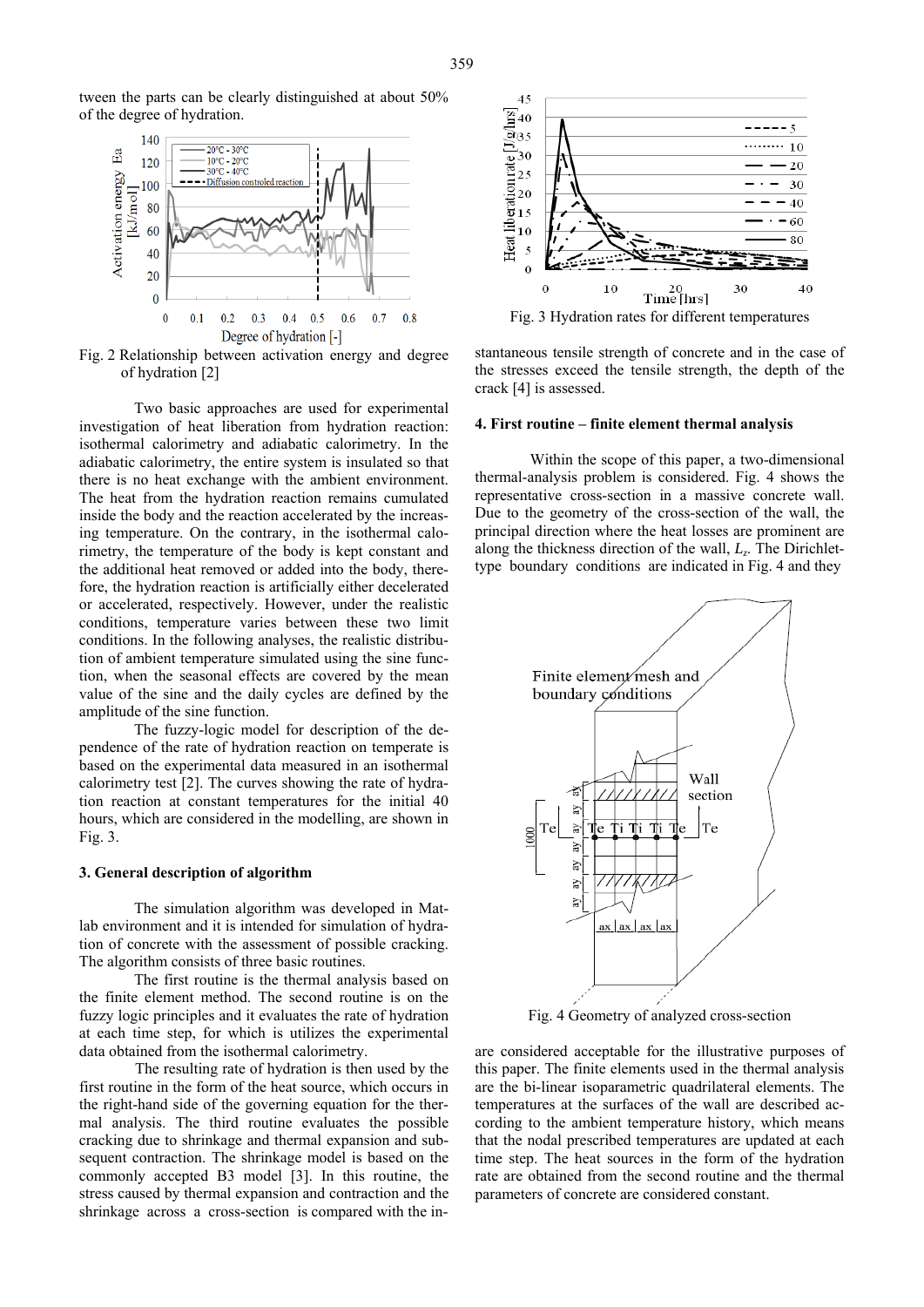### **5. Second routine – fuzzy-logic model of hydration heat liberation**

The fuzzy set theory deals with the definitions of inexplicit or verbally expressed phenomena and it is relatively new approach for solving the problems, where it is necessary to assign mathematical values to verbally expressed rules, which are interpolated by using the membership functions of the input fuzzy sets, or where is necessary to input expert opinions into a controlling or simulation system. The advantage of this approach is also in the processing of experimental data, which may be incomplete for some areas. Then the fuzzy logic decision-making is applied. This approach is used in application in many industrial fields [5]. More on fuzzy logic can be found in [6, 7].



Fig. 5 Input fuzzy sets for temperature and time

The proposed fuzzy-logic-based model of hydration heat liberation takes into account the input variable of temperature and age of concrete (in terms of time), and the output variable of rate of hydration reaction. Fig. 5 shows the fuzzy set distribution over the universes of the input variables. The universe of the output variable is covered by two fuzzy sets, the 'zero rate' and the 'maximum instantaneous rate', which is derived from the experimental data on the hydration reaction rate at a given instant shown in Fig. 3.



The proposed model works at two stages divided by the 50% of the degree of hydration. In the first stage, the model decides the hydration rate with respect to the

instantaneous temperature at material (or Gaussian) point and mathematically the procedure resembles the linear interpolation. Once the 50% of the degree of hydration is achieved, the model switches to the second stage, which describes the hydration reaction when controlled by diffusion. At this stage, the weighted average of the temperature history is considered instead of the instantaneous temperature and an additional fuzzy controller is activated, which ensures that the maximum possible amount of liberated heat is not exceeded. The reason is that, for example, when the temperature of concrete is very high at the beginning, the 50% of the total heat are liberated very rapidly, but then suddenly the temperature is reduced to about 10°C, based on the curves in Fig. 3 the heat would exceed the possible range of the value attainable at the age of one week (168 hours). Therefore, in such cases the rate of hydration heat is reduced gradually so that it maximum heat at one week is not exceeded. It should be noted that the rate of hydration reaction at its deceleration (see Fig. 3) is much lower that at its high, which decides the increase of temperature of concrete to be taken into account during construction process. Therefore, introduction of the limiting controller is acceptable when compared with the advantage of constructing the proposed moment based on few hydration rate curves, which can be easily obtained from the standard calorimetry test.

The fuzzy controllers used at both the stages for selecting the instantaneous rate of hydration reaction are the standard Mamdani-type controllers which operate with 91 decisions (7 fuzzy sets for temperature and 13 fuzzy sets for age), which can be seen in Fig. 6. The fuzzy controller used for limiting the maximum liberated heat is also of the Mamdani type working with 8 decisions and the fuzzy sets used as input are defined on the universes of the actual age of concrete (2 fuzzy sets), the actual difference between instantaneous accumulated heat and the target heat at one week (2 fuzzy sets), and the actual rate of hydration reaction (2 fuzzy sets). The output is the corrected rate of hydration reaction.

#### **6. Third routine – risk of cracking**

The risk of possible cracking of early-age concrete considers the stresses caused by thermal expansion and subsequent contraction and shrinkage. The calculation of shrinkage stresses are based on the B3 model for shrinkage [3], which takes into account the curing method and its duration, the type of cement, the shape of section-section, the water content and the relative humidity. The result of the B3 model is in the form of a uniform distribution of strains, which after multiplication by the instantaneous modulus of elasticity gives the shrinkage-induced stress. The modulus of elasticity can be derived, e.g. from the degree of hydration. The thermal expansion and contraction strains are obtained by simple multiplication of the temperature differences with the expansion coefficient  $(\alpha = 0.000012 \text{ K}^{-1})$ . With regard to the character of the stresses distribution, the cracks initiation can be expected at the edges of the analyzed section with their subsequent propagation toward the center part. The depth of the cracks can be evaluated based on the stress distribution. The instantaneous tensile strength also can be derived from the degree of hydration.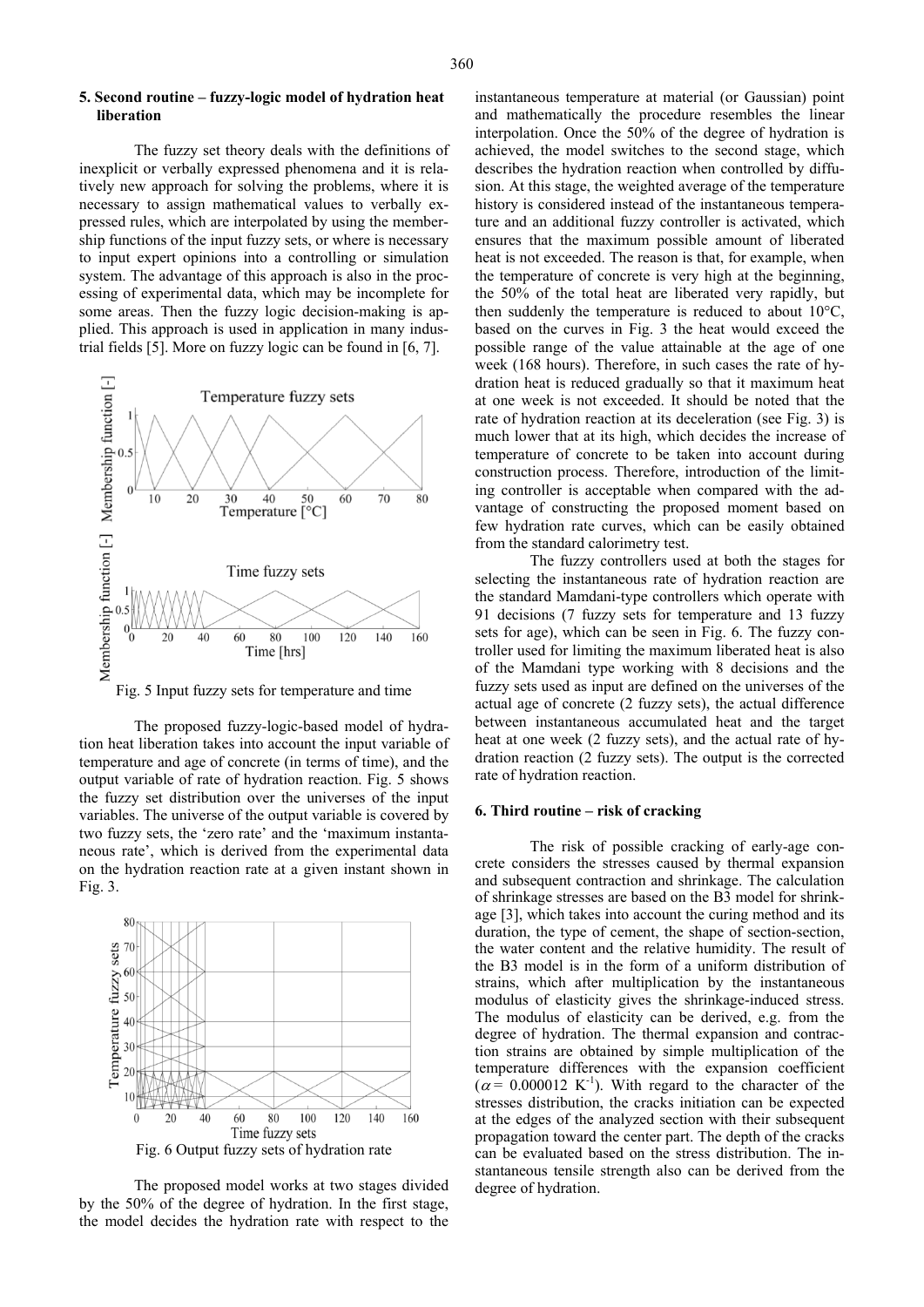As an example, a wall section, which is 1 meter thick and 3 meters high and which is made of heavy concrete and ordinary Portland cement, is selected. The mix proportions and thermal properties are not given as this is only a general example of applicability of the proposed model. The geometry of this type of the problem can be seen in Fig. 4.



 The time step used in the thermal analysis is 1 hour. The outside temperature is defined by a sine function with the mean value of 20°C and the amplitude of 5°C. In Fig. 7 and 8 it can be seen that the temperature at the age of 0 hours is 20°C and that the outside temperature, which is equal to the nodal value on the edge of the problem, starts increasing. This caused acceleration of hydration reaction in the surface layer of concrete, while concrete at the centre of the wall lacks in the rate. After about ten hours of age, the outside temperature starts decreasing, which has a positive effect on the concrete. On the other hand, temperature inside the wall continues increasing. when the increase is primarily governed by the hydration heat, which cannot escape from the concrete mass fast enough. The temperature distributions inside the concrete wall and on its surface are shown in Fig. 7 where it is also evident that the temperature inside the wall is higher on average that the surface temperature.

At the age of about 10 hours, the model of the hydration reaction switches from the kinetic energy control to the diffusion control and thus it starts following the



weighted-average temperature history. The difference between the instantaneous and the weighted-average temperature is shown in Fig. 8.

Therefore, the hydration heat at the centre of the wall does not reach its possible maximum value by the age of 160 hours. On the contrary, the hydration heat reaches its maximum value by the age of 160 near the surface, as the temperature is more favourable for the hydration reaction during the whole 160 hours. The comparison of the cumulative hydration heat at the centre and the surface of the wall are shown in Fig. 9. The temperature history obtained from the simulation is shown along the thickness indicated in Fig. 10.



Based on the distribution of temperature, the thermal strains are obtained. When combined with the shrinkage strains obtained from the B3 model [6] and multiplied by the instantaneous modulus of elasticity, the stress distribution obtained. The comparison of the stress distribution with the instantaneous tensile strength shows the possible locations of cracking. The stress and tensile strength development is shown in Fig. 11. This comparison also allows estimation of the crack depth, as can be seen in Fig. 12.

#### **8. Conclusion**

The main objective of this paper was to demonstrate the differences in the rate of hydration reaction due to different temperatures. Based on the higher or lower temperature values we can observe different trends in acceleration or deceleration of hydration reaction, and from the numerical analysis results, we can derive the actual strength of concrete. Hence, for the practice, it means reduction of technological breaks on construction site and